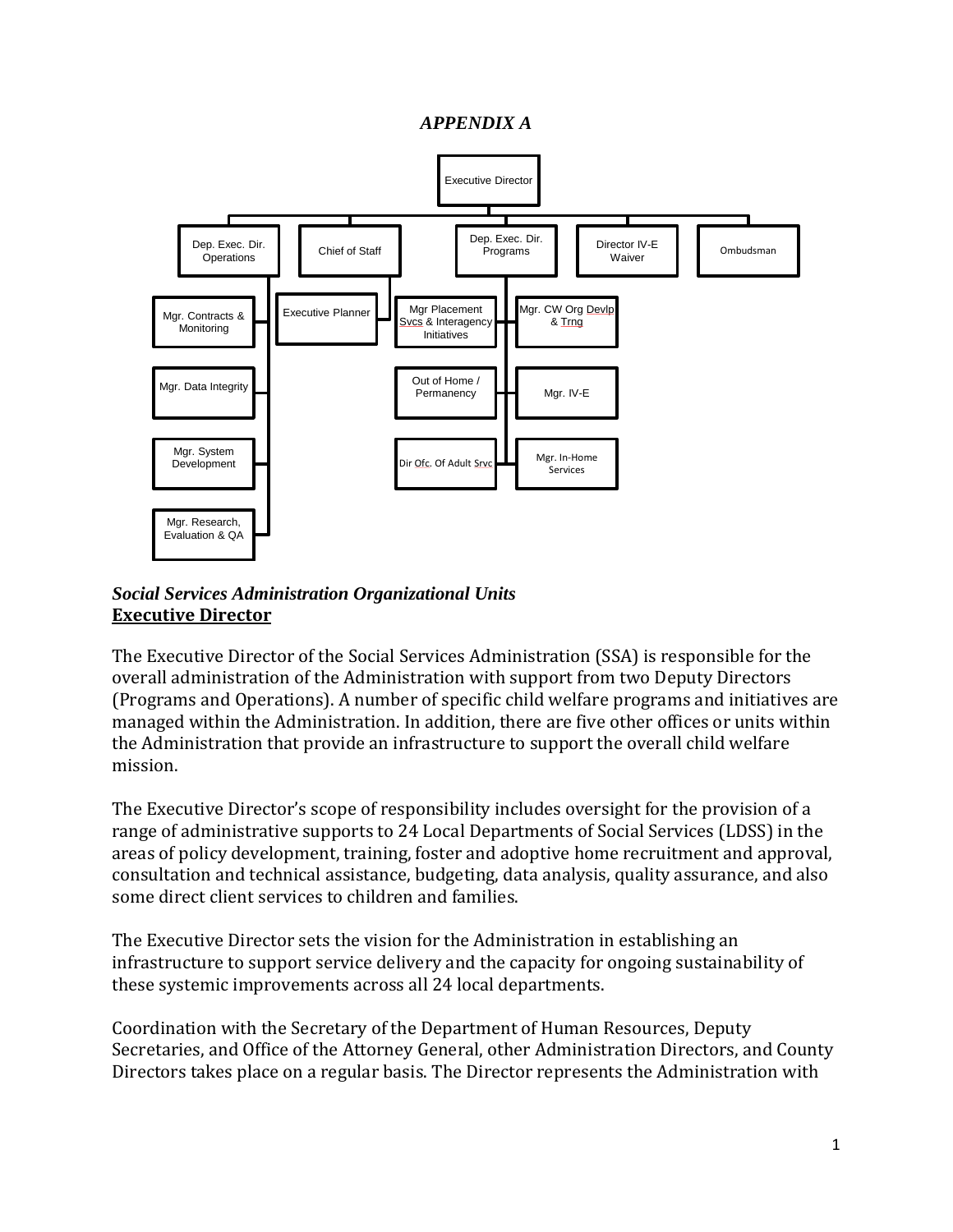other state and federal agencies, advisory groups, legislators, Governor's Office personnel, and advocacy groups.

The Executive Office includes the Budget and Central Services Unit, which is responsible for the management of SSA's budget development and monitoring. The Budget and Central Services Unit also is responsible for the development of regulations, legislative updates, and personnel issues.

# *Deputy Executive Director for Programs*

The Deputy Executive Director for Programs is responsible for the Offices of Child Welfare Practice and Policy, Resource Development, Placement and Support Services, and Child Welfare Organizational Development and Training. Each office includes programs and services under their area of expertise:

# *Office of Child Welfare Practice and Policy,*

- o **Child Protective Services** (CPS) is a mandated program for the protection of all children in the State alleged to be abused and neglected. Child Protective Services screens and responds to allegations of child abuse and neglect via investigative or alternative response, performs assessments of child safety, assesses the imminent risk of harm to the children and evaluates conditions that support or refute the alleged abuse or neglect and need for emergency intervention. It also provides services designed to stabilize a family in crisis and to preserve the family by reducing threats to safety and risk factors. This program provides an array of prevention, intervention and treatment services including:
	- Operating a local jurisdiction based telephone hotline for receiving child abuse/neglect (CAN) reports;
	- Conducting CAN Response (investigative and alternative responses), family assessment and preventive services screenings;
	- Providing substance exposed newborn crisis assessment and services;
	- Providing background screening checks on current or prospective employees and volunteers for children/youth serving agencies;
	- Preventive and increased protective capacity of families; and
	- Family-centered services.
- o **In-Home Family Services** are family preservation programs available within the local departments of social services. These programs are specifically identified for families in crisis whose children are at risk of out-of-home placement. Family preservation actively seeks to obtain or directly provide the critical services needed to enable the family to remain together in a safe and stable environment. Maryland provides three programs under In-Home Services continuum: Services to Families with Children-Intake (SFC-I), Consolidated In-Home Services (CIHS) and Inter Agency Family Preservation Services (IFPS). SFC-I provides assessment for situations that do not meet the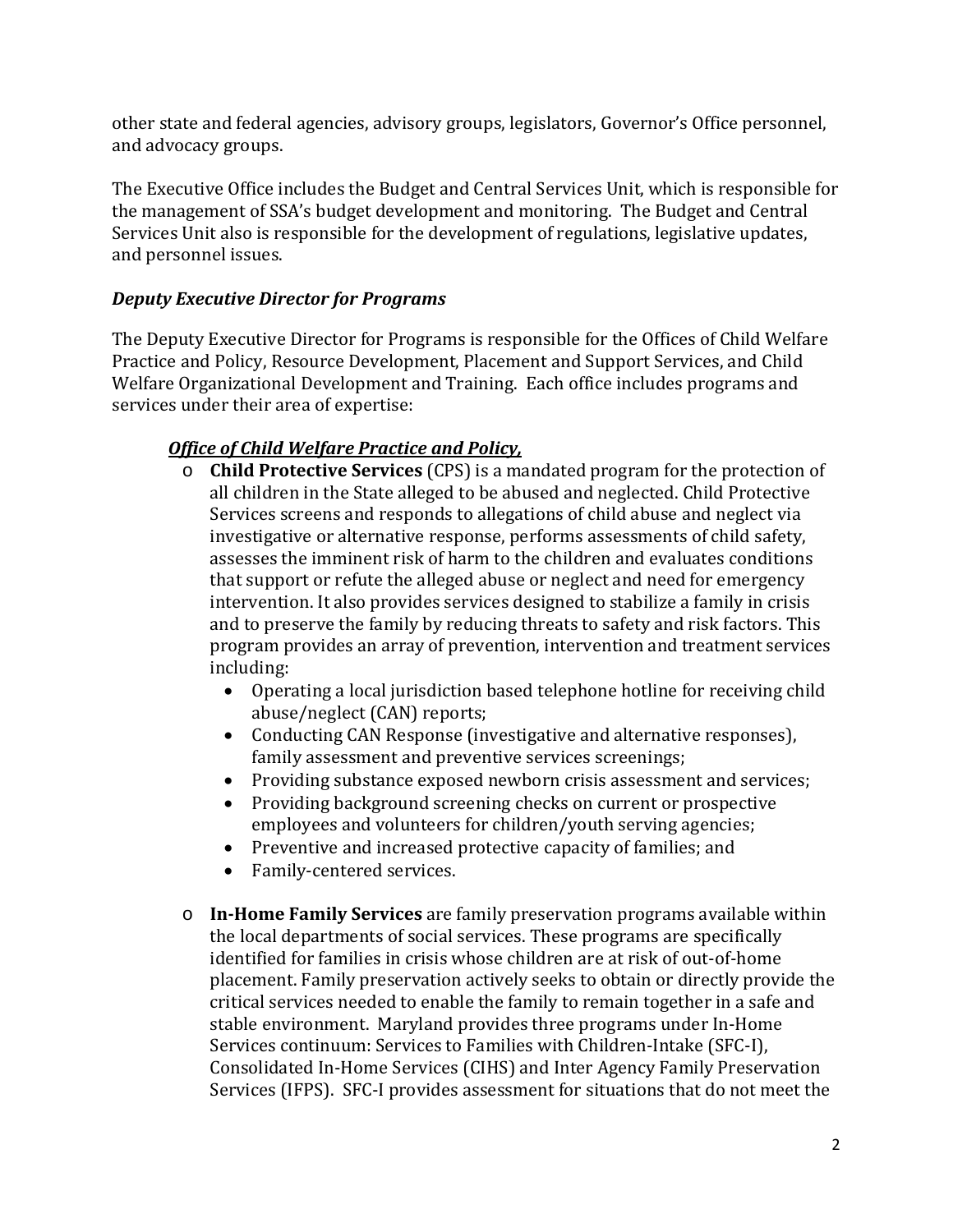criteria for a CPS response. Many of these cases stem from a family's self request for service. CIHS are cases referred from CPS, both IR and AR, or SFCwhere additional work is needed to bolster a families protective capacities to improve safety and reduce risk. IAFP is similar except that referrals can come from other child serving agency and the child must be at high risk for out-ofhome placement.

### • **Out-of-Home Services/Permanency**

- o **Foster Care Services:**
	- Short-term care and supportive services for children that have been physically or sexually abused, neglected, abandoned, or at high risk of serious harm.
	- Services to treat the needs of the child and help the family with the skills and resources needed to care for the child. Children are placed in the least restrictive placement to meet their needs, with a strong preference for relatives as the placement of choice. Attempts are made to keep the child in close proximity to their family; however, the child's placement is based on the treatment needs of the child and the availability of placement resources.
	- Time-limited reunification services using concurrent permanency planning to reunite with the birth family or to pursue a permanent home for the child within 12 months of the placement. Permanency planning options that are considered in order of priority:
		- Reunification with parent(s)
		- Permanent Placement with Relatives (includes guardianship or custody)
		- Adoption (relative or non-relative)
		- APPLA (Another Planned Permanency Living Arrangement)
		- o Voluntary placement services because of the child's need for short term placement to receive treatment services for mental illness or developmental disability
- o **Adoption Services** develops permanent families for children who cannot live with or be safely reunited with their birth parents or extended birth families. The Maryland Adoption Program is committed to finding "Forever Families" for children in the care and custody of the State. Adoption services include study and evaluation of children and their needs; adoptive family recruitment, training and approval; child placement; and post-adoption subsidy support.
- o **Ready by 21**provide independent living preparation services to older youth, ages 14-21 years of age in any type of Out-of-Home placement (such as kinship care, family foster care or residential / group care) to assist the youth in preparation for self sufficiency in adulthood.
- o **Guardianship Assistance Program** serves as another permanency option for children who best needs are not served via reunification or adoption. The goal of this program is to encourage caregivers to become legal guardians of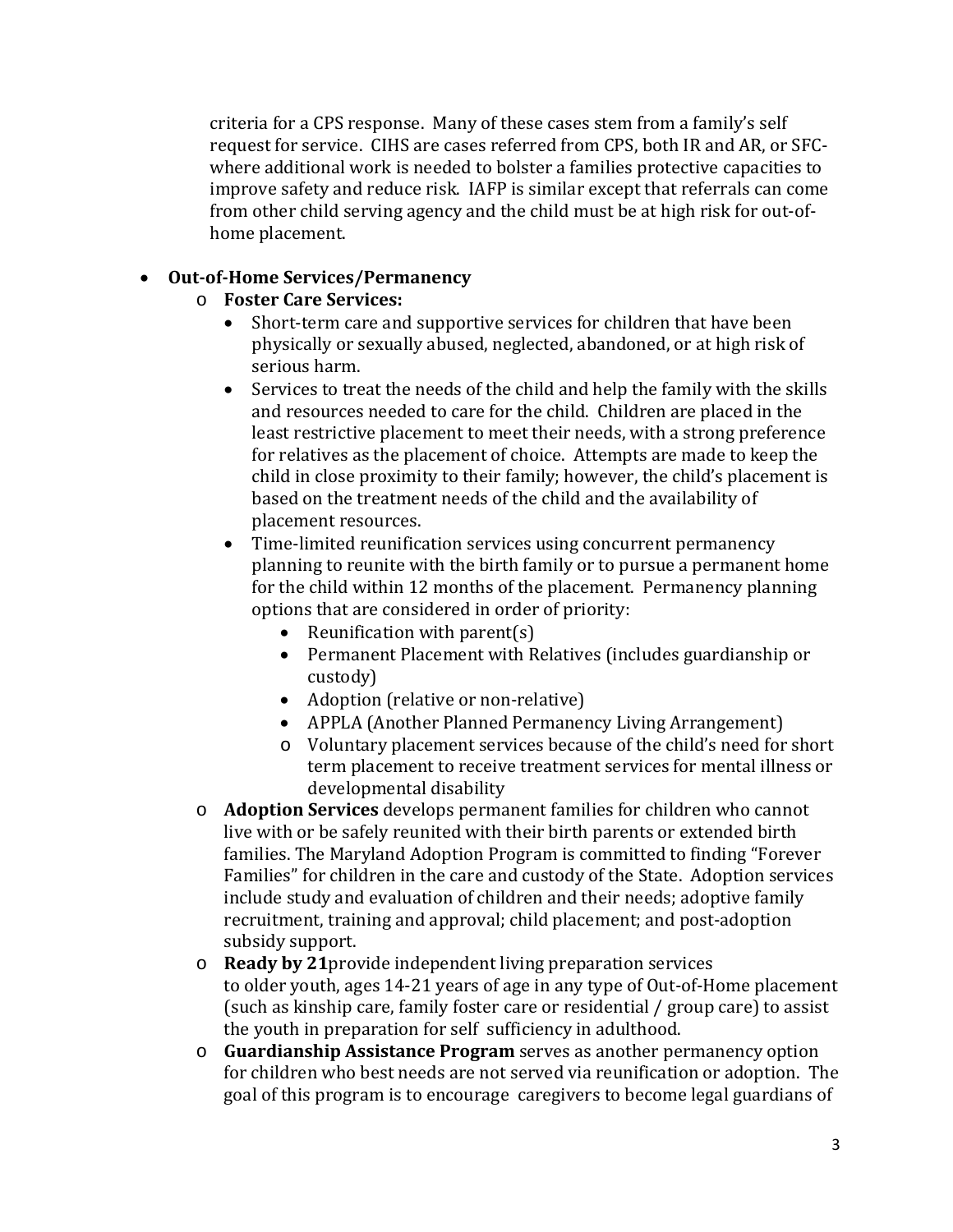children who have been placed in their home by the Local Department of Social Services by removing financial barriers.

#### • **Resource Development, Placement and Support Services**

- o **Resource Development and Retention** is responsible for services related to the recruitment and retention of resource families. Program staff provides technical assistance to local departments of social services in development of their local recruitment plans. The Maryland Foster Parent Association also receives technical assistance from this unit. The unit is responsible for monitoring and coordination of the 24 local departments of social services' resource home development plans.
- o **Placement and Support Services** is responsible for assisting the local departments of social services to facilitate barriers regarding the discharge and placement plans for youth in State care from psychiatric hospitals in Maryland and offer suggestions to the local departments for applicable placements for youths in State care. Placement and Support Services is also responsible for participating in a myriad of committee meetings to represent DHR to maintain rapport with various State agencies, including in-state and out-of-state providers. Program staff gleans updated knowledge of programs and initiatives and assists the local Departments to ensure that the youth in State custody are appropriately positioned at their recommended placements and the placements are in the best interest of the youth. This unit works with stakeholders to identify and develop strategies to improve the array of services available to support children and families in achieving safety, permanence and well-being. The services include education, substance abuse treatment, health care and mental health. This unit is also responsible for monitoring the placement of children in out-of-home care placed in facilities out-of-state. They ensure that all efforts to place children in-state have been exhausted prior to the child being placed out-of-state.
- o Oversight of Education and Health Care for Foster Youth is managed within the unit. These responsibilities include oversight of Education and Training Vouchers (ETV), Maryland Tuition Waiver, Education stability, Health Care and the utilization of psychotropic medication. Ongoing work with the Maryland State Board of Education (MSDE) and the Department of Health and Mental Hygiene (DHMH) is managed within the unit as well.
- o Interstate Compact on the Placement of Children (ICPC) ensures that foster children placed out-of-state from Maryland and children placed in Maryland from other States receive the same protections guaranteed to the children placed in care within Maryland. The law offers states uniform guidelines and procedures to ensure these placements promote the best interests of each child while simultaneously maintaining the obligations, safeguards and protections of the "receiving" and "sending" states for the child until permanency for that child is achieved in the receiving state's resource home, or until the child returns to the original sending State. Interstate Compact on Adoption and Medical Assistance (ICAMA) removes barriers to the adoption of children with special needs and facilitates the transfer of adoptive,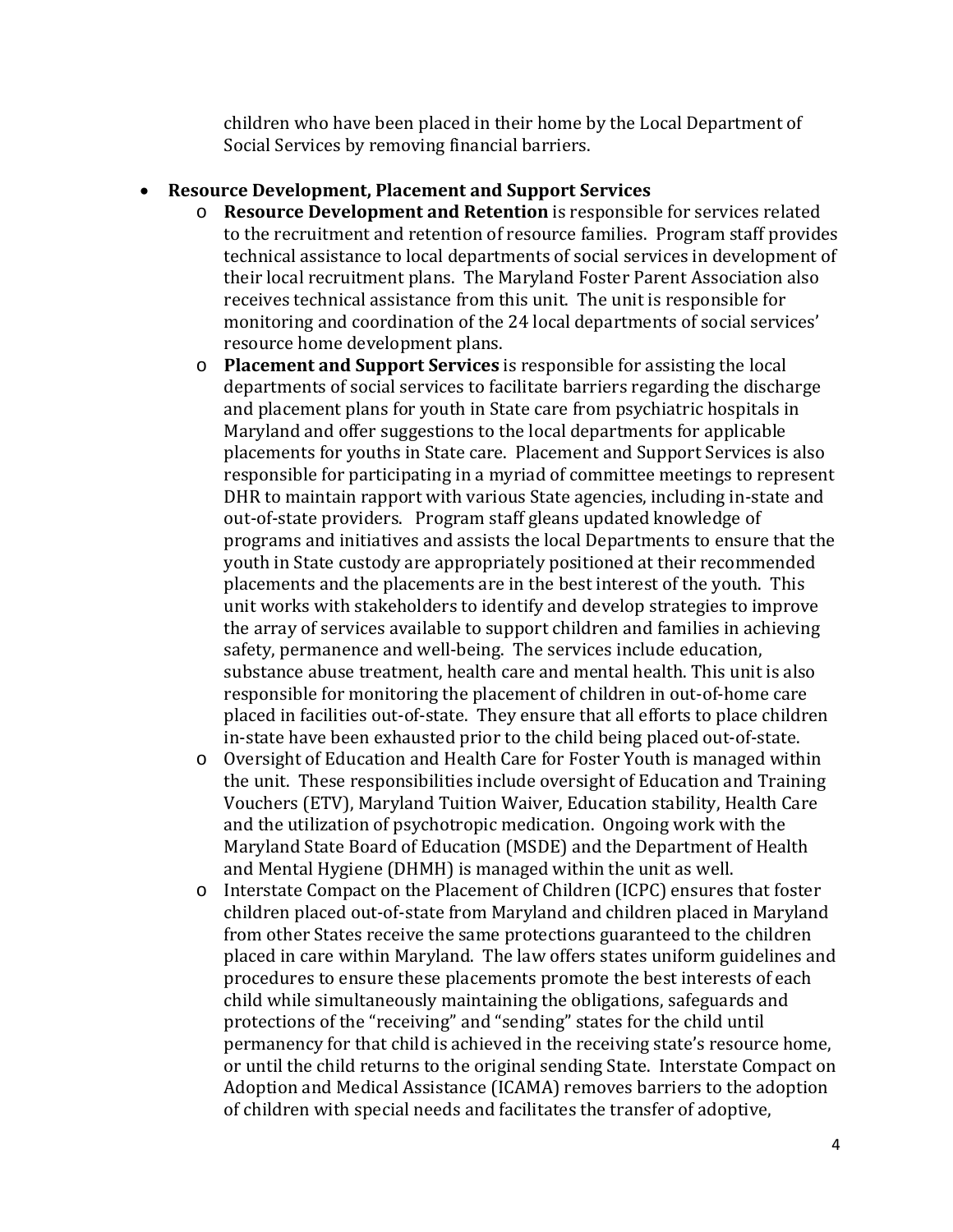educational, medical, and post adoption services to pre-adoptive children placed interstate or adopted children moving between states.. In addition, the IV-E eligible Guardianship Assistance Program Medical Assistance (GAPMA) provides a framework for interstate coordination specifically related to permanency established with custody and guardianship awarded to out-of-State IV-E eligible Foster Parents.

# • **Child Welfare Training and Organizational Development**

- The Training and Organizational Development Unit oversees all aspects of training activities in child welfare along with the strategic planning to implement and integrate practice updates and innovation.
- The Child Welfare Training component oversees and coordinates the contractual delivery and development of training activities with the Child Welfare Academy (CWA) at the University of Maryland School of Social Work. The CWA provides statewide training for caseworkers, supervisors, administrators and resource parents. This partnership with the Child Welfare Academy delivers pre-service training for new employees and administers a competency exam at the end of pre-service training. The CWA offers continuing education workshops to reinforce the expertise and policy updates for the tenured staff. The oversight of the Title IV-E Education in Public Child Welfare Program is managed by this unit as well. This contract provides specialized child welfare training for MSW (Master of Social Work) degree candidates to enhance the skills of Maryland's public child welfare workforce.
- The Organizational Development component uses theories of organizational change to facilitate the overall strategic mission of the Social Services Administration. The unit assesses training needs based on policy development and outcome trends across the continuum of program services. The training assessments inform the delivery method and technical assistance to local departments to enhance the execution of practice activities. The unit serves as lead on implementation of new initiatives.

# *Deputy Executive Director for Operations*

# *Research, Evaluation, and Quality Assurance*

- **Research and Evaluation** is responsible for the collection and analysis of data for SSA and Local Departments of Social Services. They are responsible for reporting for SSA to StateStat, which collects data from all of Maryland's Departments on outcomes and trends within their organizations and reports to Governor Martin O'Malley. The Research and Evaluation unit also prepares Federal reports such as the Adoption and Foster Care Analysis and Reporting System (AFCARS), Caseworker Visitation, the National Youth in Transition Database (NYTD), and the National Child Abuse and Neglect Data System (NCANDS).
- **Quality Assurance** is responsible for regular on-site review and data analysis for each the 24 local departments of social services, and develops the reports for these